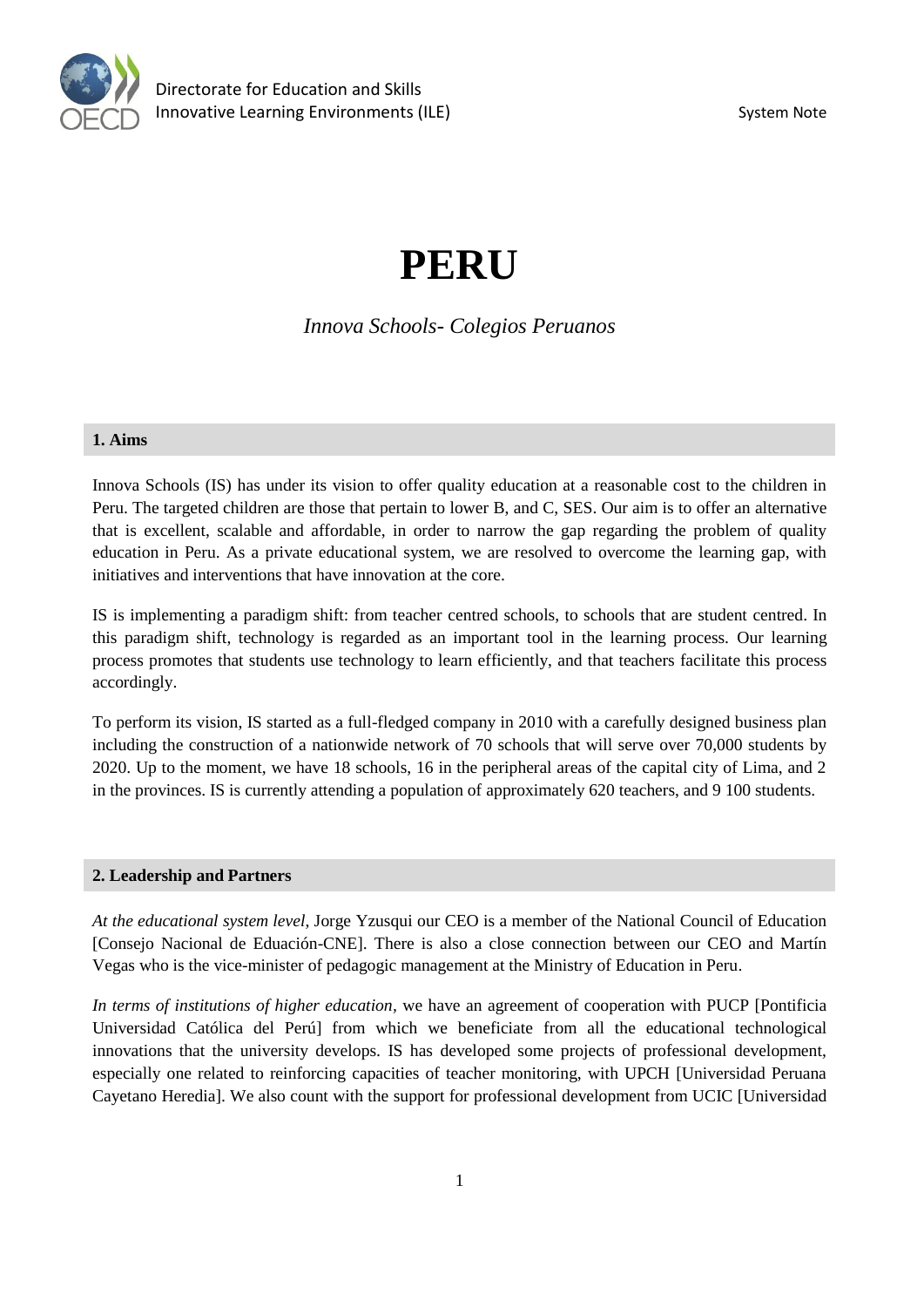

Corporativa de Intercorp] which is the Corporate University of the Interbank Corporation1. We have an agreement with the Instituto Pedagógico de Monterrico which is a Normal or teacher college where primary and secondary teachers are formed. Under the agreement with the Normal de Monterrico, IS provides the faculty to the Institute. With these faculty, future English teachers are taught English and prepared to take standardized tests such as FCE ,CAE and TKT. The aim is to have evidence that these future teachers will perform well using English, and will have the necessary skills to teach English as a second language.IS expects to count on some of these English teachers when opening schools in the near future. IS is also contributing with the country, helping this Institute in the preparation of teachers of English as a second language.

*In terms of business corporations*, we have an agreement with Google by which Google deploys the apps (e-mail, word processor, spread sheets, presentations, and forms) for students and teachers. Google also funds some of our pilots to verify connectivity issues in our media labs. Another strategic partner is IDEO which is an innovation international consultant firm with which we have developed some of our innovative strategies in terms of use of space, pedagogy, construction model, use of technology and others.

Each of our schools also establishes relationships and work directly with local organizations from different sectors: NGOs, government, private sector, etc.

## **3. Strategies and activities**

## **What is the main rationale?**

 $\overline{a}$ 

The educational system in Peru has been able to overcome issues related to access to education. Elementary Education has 94% of national coverage, while Secondary Education has improved from 68% in 2001, to 77% in 2009<sup>2</sup>. However the problem of quality in Peru still pertains. This is evidenced in the results of national assessments. The *Evaluación Censal de Estudiantes* is a nation-wide assessment for students of second grade which is applied on yearly bases. In the *Evaluación Censal de Estudiantes, 2012*, only 30.9% of students reached the expected level in Reading Comprehension while only 12.8% did the same in Mathematics<sup>3</sup>. Moreover, the results in international assessments also make it clear that education quality in Peru is a present issue. Peruvian results in SERCE 2006<sup>4</sup> and PISA 2009<sup>5</sup> are in every subject or aspect of the evaluations, below average.

Besides the poor student performance, another important issue is the privatization of education in Peru. The economic growth in Peru has caused Peruvian families to migrate from public to private education in

<sup>&</sup>lt;sup>1</sup> The Interbank corporation is the corporation to which Colegios Peruanos belongs.

<sup>&</sup>lt;sup>2</sup> Benavides, M.; Ponce, C. & Mena, M. (2011): Estado de la Niñez en el Perú. Fondo de las Naciones Unidas para la Infancia y Instituto Nacional de Estadística e Informática. Lima

<sup>3</sup> MINEDU- UMC. Muestra de Control de Evaluación Censal de Estudiantes 2007, 2008, 2009, 2010, 2011 y 2012

<sup>4</sup> Regional Bureau for Education in Latin America Latina and the Caribbean OREALC/UNESCO (2008): Student achievement in Latin America and the Caribbean.Results of the Second Regional Comparative and Explanatory Study (SERCE),Santiago de Chile.

 $5$  OECD (2010): PISA 2009 Results: Executive Summary, Figure 8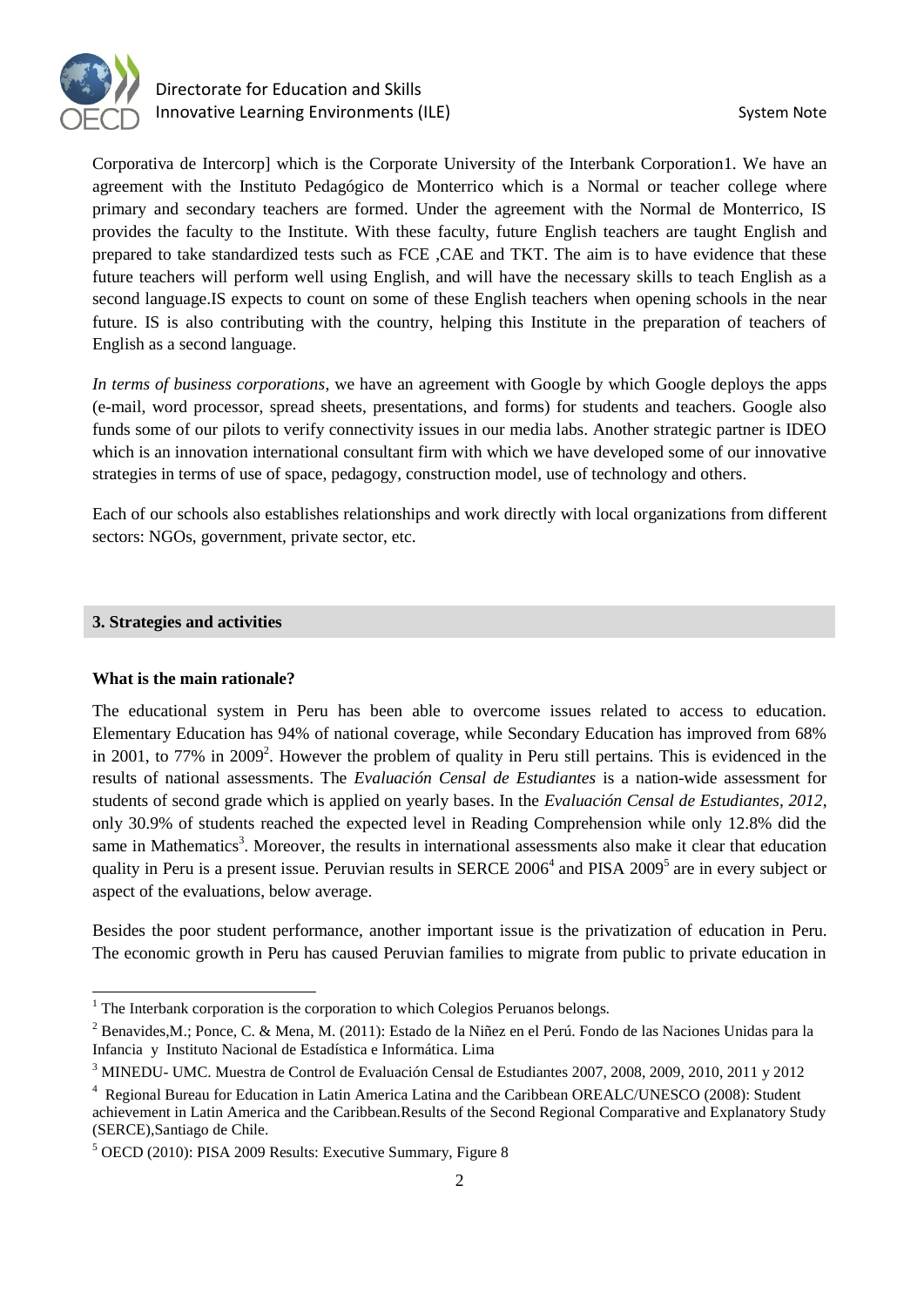

an attempt to search for a better quality education for their children. In Lima, just to mention an example of this migration, 43% of schools are private. Nevertheless, the alternatives of private education at low cost in Peru lack minimum standards of quality.

## **What are the specific design, features, and activities of the strategy?**

The blended learning model is a powerful strategy that accounts for the uniqueness of the learning model at Innova. The innovation program, which will be described afterwards, is also a very interesting part of the model that represents and iconic moment in the life of students at IS.

## *Blended learning*

A social constructivist learning model is highly effective because it allows students to seek knowledge and construct their own understanding. However it is expensive and requires special teaching talent-both barriers to scale. Blended learning combines direct hands on experiences in the classroom (social constructivist learning) with digital learning in which students use computer based tools to discover and work through core academic concepts. Blended learning at IS is made up of two modes: *Group learning* and *solo learnin*g.

*In group learning* students collaborate with each other, often in small groups that are led by a teacher to discover new concepts and develop high order understanding through projects and exercises. While group learning is a key to helping students develop academic knowledge, it supports the development of competences such as collaboration, teamwork and leadership. This usually happens in classes of around 30 students.

*Solo learning* is a new format of independent, student-led and self-paced learning often enabled by technology. Students construct their own goals, paths, and work flows, with teachers providing targeted support as needed. Solo learning is a major differentiator for IS, here the student learns to develop autonomy, focus, and responsibility for their own learning. Solo learning usually happens in a large format, with groups of around 60 students.

## *The innovation Program*

The innovation Program (IP) is a school wide program. It invites Innova students to tackle issues in their community. The program exemplifies the Innova promise: encouraging students to become leaders with values, and connecting what they learn in the classroom to the real world.

The key to the IP is that it is about open-ended learning. There is no right answer to the challenges students are exploring. This helps our students learn that they can develop new solutions that make a difference in the lives of others.

Each semester, the IP launches with a high-level framing of a topic, set by Innova. Students might be asked to examine health in their communities or environmental problems. Each challenge is framed with a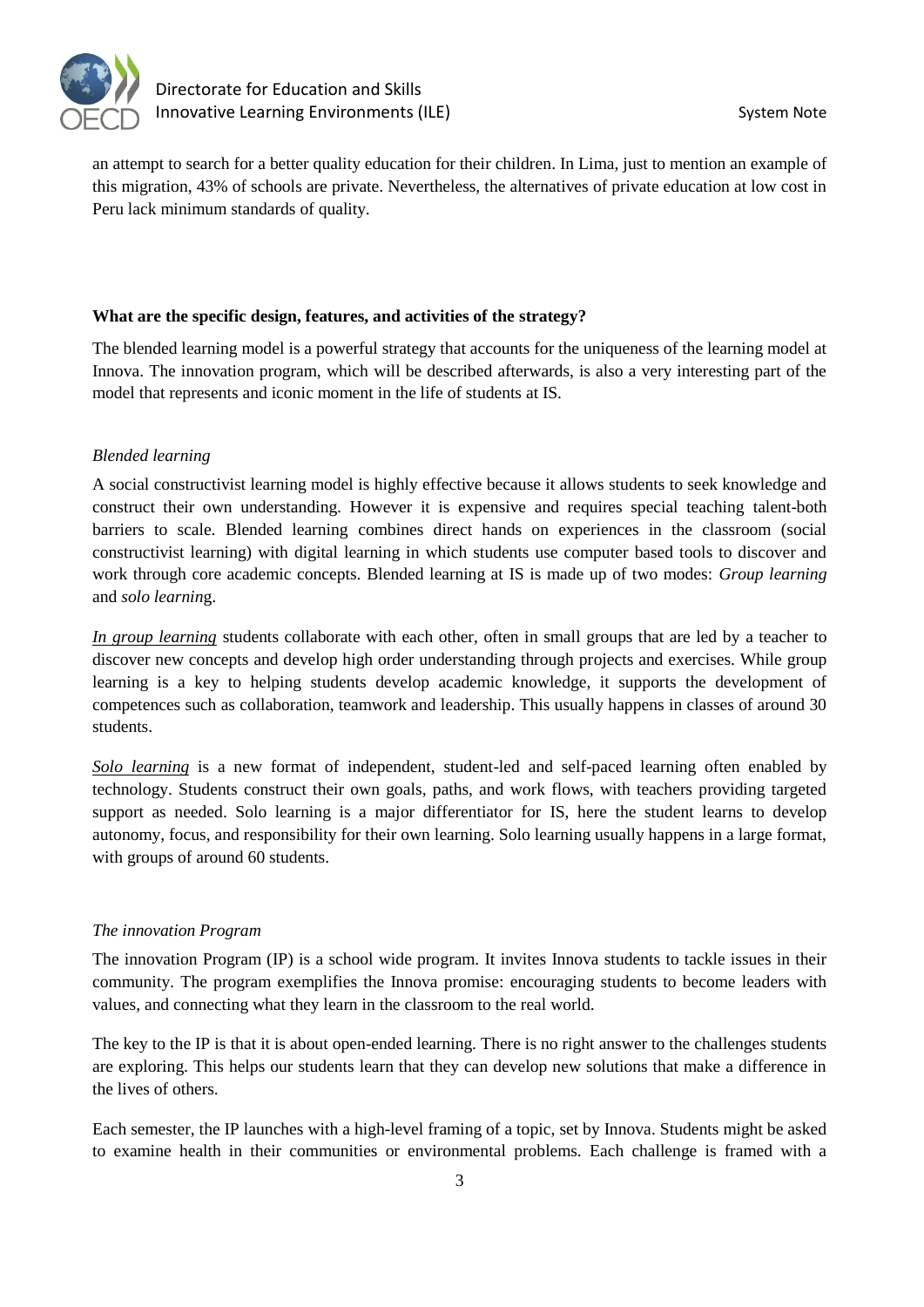

question that begins with: "How might we..."Examples include: How might we improve health in our community? How might we help our community build confidence in our national heritage?

The IP follows a consistent process coming from the human centred design thinking framework whether students are in primary or secondary grades. Students move through each of the following stages to find an answer to the challenge posed to them: explore, design, experiment and share.

# **How is communication and feedback assured?**

In order to make sure that the teachers, principals and main actors share the same framework and speak the same language IS has created strategies and tools for communication and feedback purposes.

*The Teacher Resource Center (TRC) for Blended Learning:* The TRC is the online home for the Innova learning program. It contains a comprehensive set of quality lessons for each subject across every grade. These lesson plans are authored by Innova, and are specific to the learning model. The lesson plans, and the aggregation of them in one central resource, allows Innova to distribute quality teaching resources to every teacher. It simplifies the process of lesson planning and creates common standards across the innova network. With the TRC, Innova wishes to create a community of practice where teachers can build on the initial materials and upload and share new resources.

*Regional directors* are in charge of 7-8 schools, this allows them to work closely with school principals to identify difficulties and to elaborate and execute improvement plans to assure the correct functioning and management of schools. Regional directors also identify and systematize good and innovative practices within schools in the system. The regional director is in some way a coach to the principal, who offers feedback and helps the principal stay focus on the task of managing the school and leading all students to a successful performance and achievement of the learning goals in the network.

*Professional development:* Training programs are designed for teachers and school leaders. These programs are aligned to the methodology of Innova schools, and are aimed at attending the needs of the teachers. Professional development is essential at IS where our teachers are for the most part novice teachers, through an intensive process of teacher training IS provides its teachers with a good understanding of the blended learning methodology at Innova.

*Teacher monitoring Area:* IS is aware that teachers also need support during service, for this reason the Teacher Monitoring system is put into place to observe teachers performance in classroom and give feedback based on observation instruments that are aligned to our educational model. The communication between teachers, mentors and school principals is essential to assure permanent and significant improvements in teacher performance.

*The Department of quality assurance:* This department applies standardized tests to students twice a year, to measure student performance and see if the innovations are having impact on the improvement of student learning and achievement. Also, this area designs the pilots that need to be done before large scale implementation of the pedagogic innovations. Along these lines, there are class observations and tests with control group design, that are being applied to students, to measure the impact of blended learning .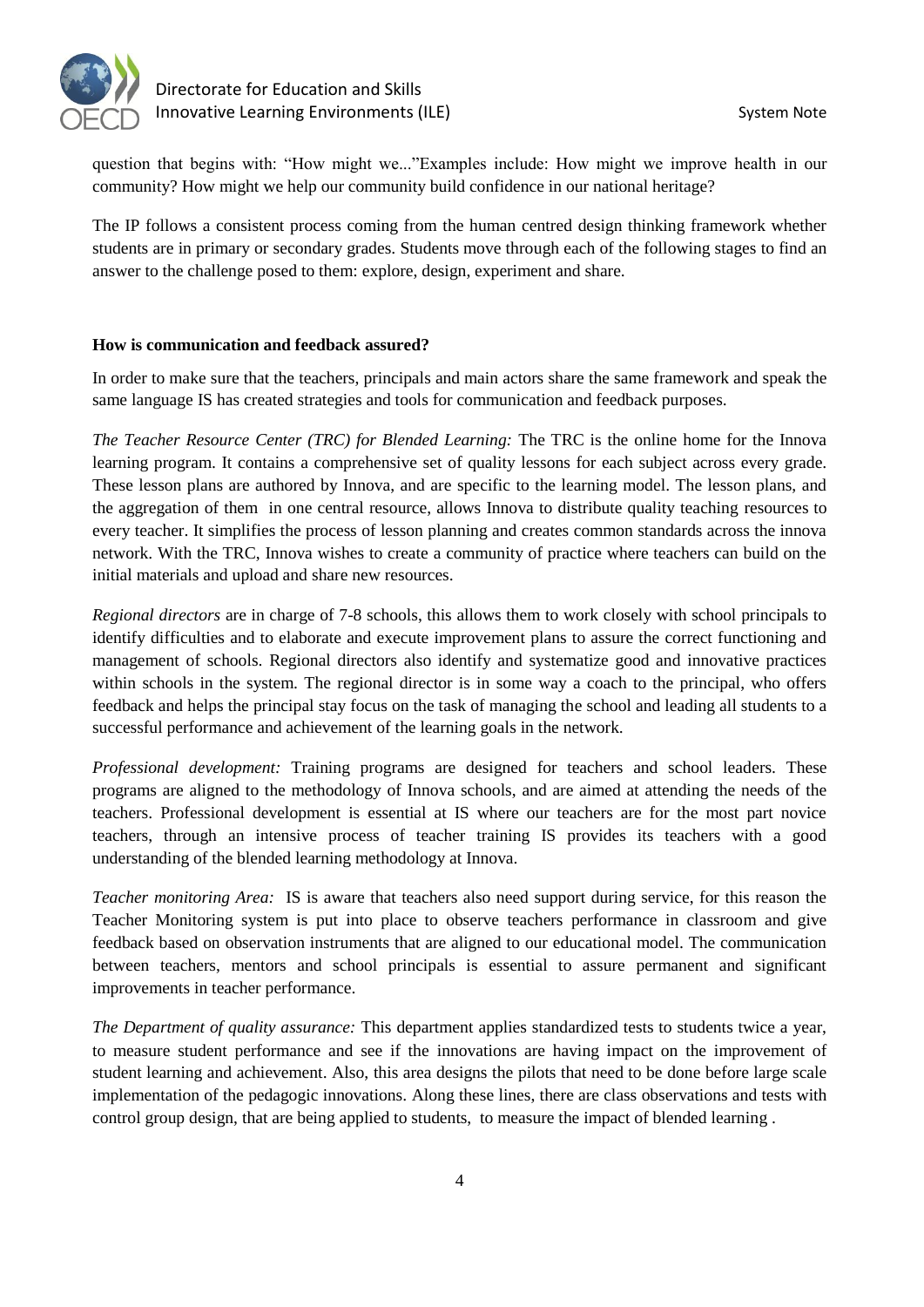

## **4. Context**

Context, for the purposes of this system note, refers to many aspects surrounding the origins of Innova Schools in Peru: the economic and social context, privatization, and the educational context in Peru. Peru has the highest growth (6.9% in 2012) and lowest inflation (2.8% in 2012) in Latin America.<sup>6</sup> The emerging middle class has expanded over the past decade: NSE C grew from 15% of the population in 2003 to 20% in 2011.

Peru has a school population of approximately 7.2 million children, 22% of students in Peru attend private schools, in Lima 43% attend private schools as a consequence of the economic growth. There are 21,000 private schools in Peru**<sup>7</sup>** .

In recent years, the problem of quality has been addressed at different levels by the national educational system:(i) students and teacher assessments are being applied, (ii) a Public Teacher Career path has been developed, (iii) national standards on student performance are also being developed recently.

#### **5. Resources**

To provide an account of our resources we will refer to financial resourcing, facilities, equipment, technological resources and the way the Area of Educational Planning and Management is organized.

## *Financial resourcing*

To perform its vision, IS started as a full-fledged company with a carefully designed plan. The total estimated investment is circa \$300 million, with an equity capital contribution of \$76 million. The balance of the investment will be funded by internally generated cash flows and financial leverage. The Inter-American Development Bank has granted Colegios Peruanos - Innova Schools a loan of \$15 million to finance the expansion of our network.

## *Equipment and Technology*

 $\overline{a}$ 

We have a significant investment in technology and connectivity. A regular school has 27 classrooms, 2 media laboratories, 1 science laboratory and open spaces for lunch and recreation. An average school has 100 computers, 20 multimedia projectors and internet connection of 3 mbps. Internet connectivity is difficult in Peru, especially in the areas where our schools operate.

#### *Area of Educational Planning and Management*

This area gives supports in all the possible aspects of the daily activities of a school that is why it articulates the academics, operation and logistics sections of Innova Schools.

<sup>6</sup> Banco Central de Reserva (2013): Reporte de Inflación. Panorama actual y proyecciones macroeconómicas. Marzo 2013, Lima.

<sup>7</sup> Information retrieved from Unidad de Estadísticas Educativas - ESCALE. Ministerio de Educación, Lima, Peru.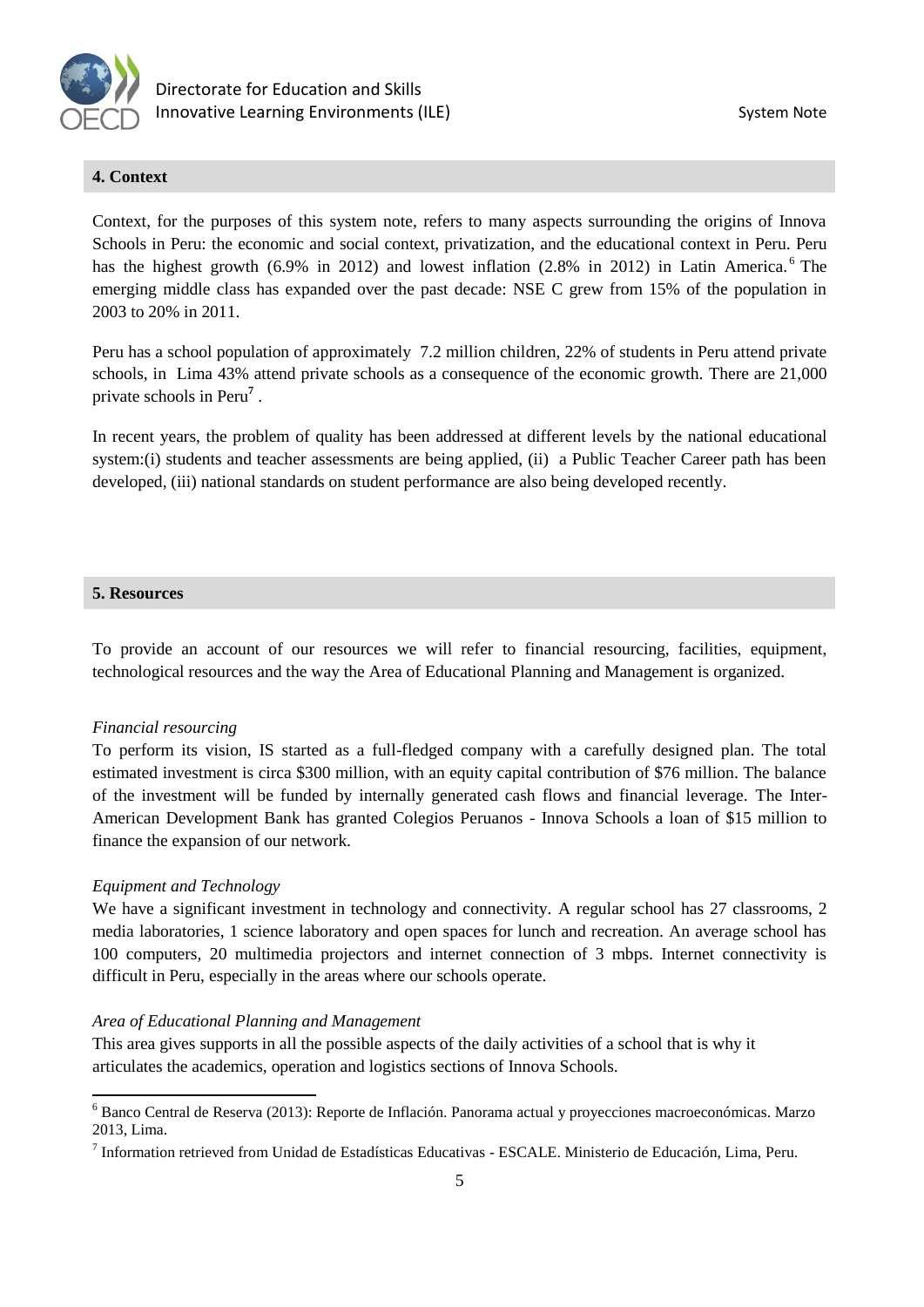



- *Teachers*: Young professionals with little or no experience as teachers in previous schools. They are trained in our teaching methodology and handle around 30 teaching hours per week.
- *Academic coordinators*: These are mostly our best kindergarten or elementary school teachers, with at least three years of teaching experience in our schools. This is part of a career line in which becoming a Principal is also a possibility*.*
- *Service Coordinators:* They are responsible of schools logistics, maintenance and administration. They have an administrative background and work directly with the principals.
- *Principals*: The head of the school, a professional in education that has had some school leadership experience. This persona has either been Head of a school department or Head of a school level.
- *Regional Directors*: This is a professional with experience in school management who is responsible of approximately 7 schools in many aspects: pedagogical as a priority, financial, marketing, and other issues related to school management.
- *The Academic Department* has Curriculum area specialists for the core subjects (mathematics, language arts, english as a second language, and science). These are experienced teachers that have also had experience in activities related to curriculum design and teacher training. The academic director makes decisions regarding the study plan, curriculum and pedagogy in general.
- *The Area of Innovation:* The innovation department designs, prototypes and pilots new breakthrough ideas at innova schools. Currently the area is working on initiatives in 4 key areas: academics, space, systems and infrastructure. With an eye to the future the area is exploring digital content and content generation platforms that will help incorporate adaptive learning to our learning model.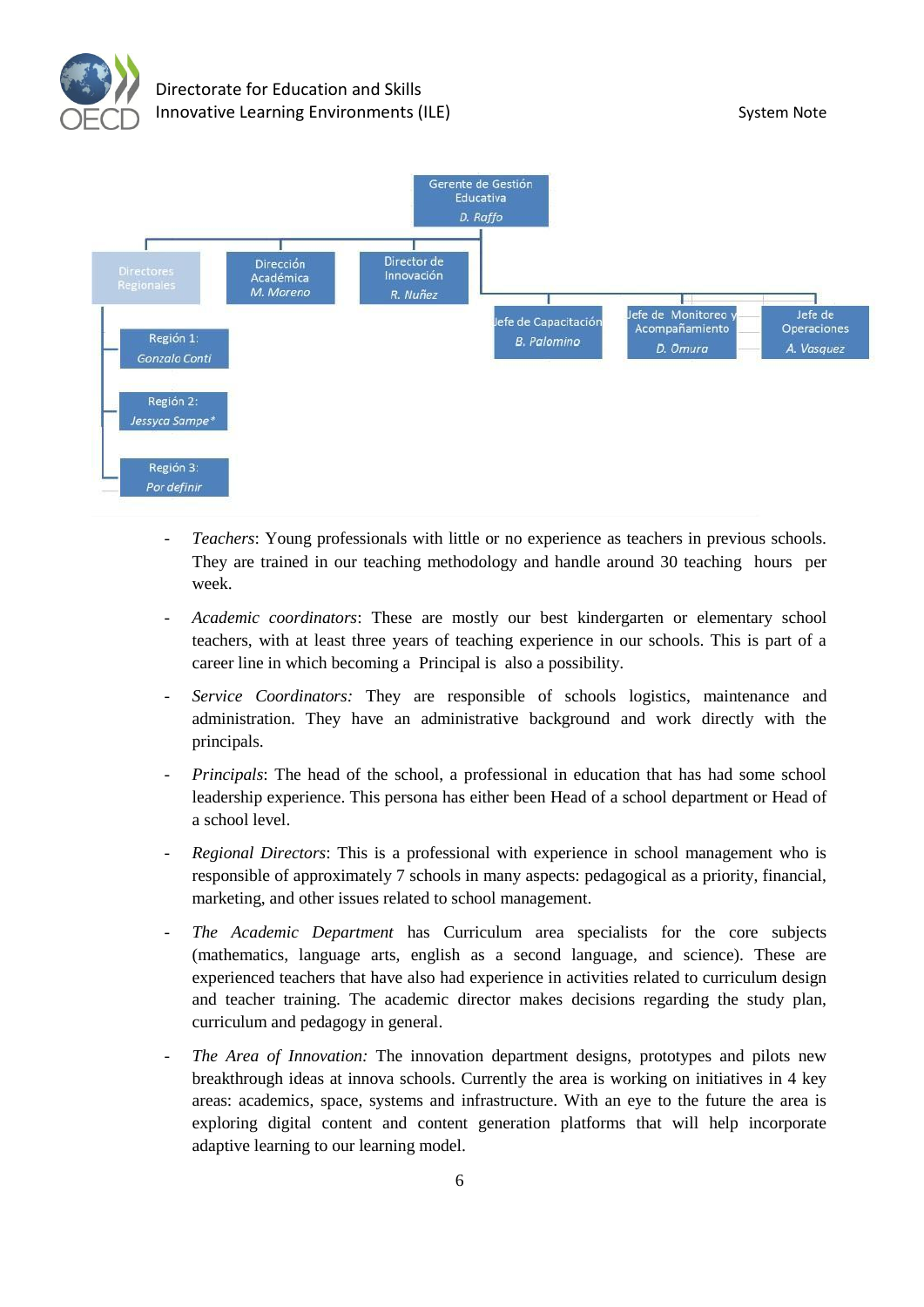

- *The area of professional development:* This area works in coordination with the academic department and UCIC, the corporate university of Intercorp, to design the training programs for teachers and school leaders. These programs are aligned to the educational model, and the training needs of the personnel. The area offers different learning pathways for teachers at different levels of teaching experience and performance at IS.
- *The Area of Teacher Monitoring* (*teacher monitoring teachers*): These are mostly IS teachers or teachers from other schools that have proved to be good at teaching, these teachers are trained to provide feedback to the teachers in service at IS. Becoming a teacher mentor in the core areas of the IS curriculum is also attractive and part of the career path offered at IS, to our in service teachers
- *Service and schools management coordinators*: These are professionals that come from management experiences in the private sector and help Principals deal with the administration of the schools. The aim here is to liberate Principals from the administrative tasks and have them more focussed on the pedagogical aspects in the schools.

#### **6. Development over Time**

#### **2010**

By 2010 three schools existed: Los Olivos, Villa el Salvador and Chorrillos.The learning methodology in schools was teacher centred. The teacher was at the centre of the teaching and learning process. In terms of curriculum design, IS was basically following the National Peruvian Curriculum (DCN, 2009).

## **2011**

Two new schools were added to the network: San Miguel and Surco, we had five schools in total. The learning methodology shifted to a paradigm centred on students working collaboratively in groups. IS started to implement collaborative learning in class having socio-constructivism at the core of the pedagogical model. Teacher training was designed and executed in-house, it tagged on collaborative learning, curriculum design, authentic assessment and socio-constructivist pedagogy. In terms of teacher monitoring, class observation instruments were designed and validated that year. Class observations and feedback were carried out locally in schools, under the supervision of the school Principal, the academic coordinators and the school psychologists.

#### **2012**

By 2012 six new schools were opened other five schools were expanded. The new schools in 2012 were: Chaclacayo, San Juan de Lurigancho, Santa Clara, Carabayllo, San Martín de Porres, Callao. The use of technology through strategies as webquest, was introduced in the learning process. The curriculum core areas were prioritized in terms of teacher training and curriculum development: Mathematics, Language arts, Science and English as a second language.

A teacher monitoring system was designed, frequencies of class observations, and categories of teacher performance based on observations were established. Instruments of classroom observations were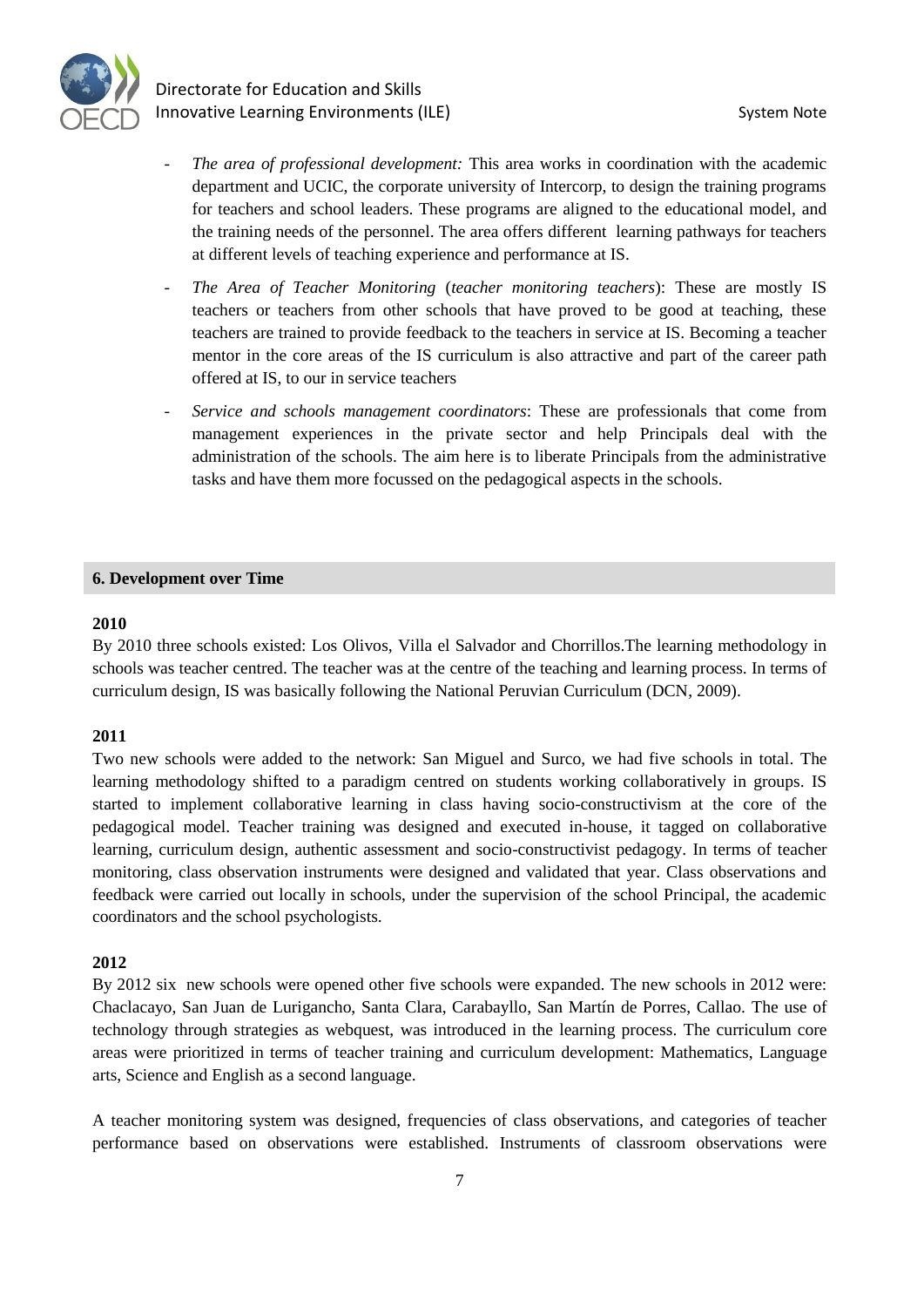

validated and adjusted. The office of Quality Assurance started actions towards the implementation of quality assurance in the schools: (i) the first system evaluations were designed and implemented for each school term; (ii) the self-assessment and improvement plans were conducted and elaborated by the quality assurance school commission in each school.

## **2013**

By 2013, eight new schools were opened and most of the previously existing schools were expanded. It has definitely been one of the most challenging years for the infrastructure department at IS. The 8 new schools are: Campoy, Puruchuco, Virreyes, Rímac, Sto. Toribio, Nuevo Chimbote, Chincha and San Miguel II. In 2013, we have started our expansion in the provinces outside of Lima, Chincha to the south, and Nuevo Chimbote in the department of Ancash in northern Peru.

In 2013 we started *a* new approach to learning: **Blended Learning**. The **Innovation Program,** a program using human centred design thinking to make students solve a challenge in their community, was also launched.

## **7. Evidence of effectiveness and efficiency**

The data in this section refers firstly to student achievement. *Evaluación Censal de Estudiantes* is a nationwide assessment for students of second grade<sup>8</sup> which is applied on yearly bases in Peru.

# *Reading and Comprehensión 2nd grade*

In terms of student performance, there is evidence of success at IS. The following data shows the results of Reading and comprehension in 2012. The national mean was 31% of achievement in all second graders in Peru; private schools in Lima achieved at a level of 52 per cent.

The schools in our network that participated in this assessment scored as follows: Los Olivos made 77 %, Chorrillos 80%, Surco 80%, and VES 76% all of them above the media of private schools (51%), and above the mean of the schools in the region (49%).

## *Mathematics 2nd grade*

 $\overline{a}$ 

In second grade mathematics we also performed above the national mean (19%); however our results were not as good as the results obtained in Reading and comprehension. Los Olivos made 20 %, Chorrillos 28 %, Surco 37% and VES 26%. The mean in the region (Lima) was 13% and the mean for private schools in Peru was 17 %.

Secondly, we refer in this section of the note to the levels of satisfaction of the main actors involved. We have been collecting data since year one from a consultant marketing firm (Arellano consultores) that has

 $8$  In Peru the national assessment happens in second grade reading and comprehension and mathematics. The Ministry of Education will be implementing national assessments in 4th, 6th , and 11th grade in the coming years; these are at a pilot phase and are not yet part of the national assessment of student performance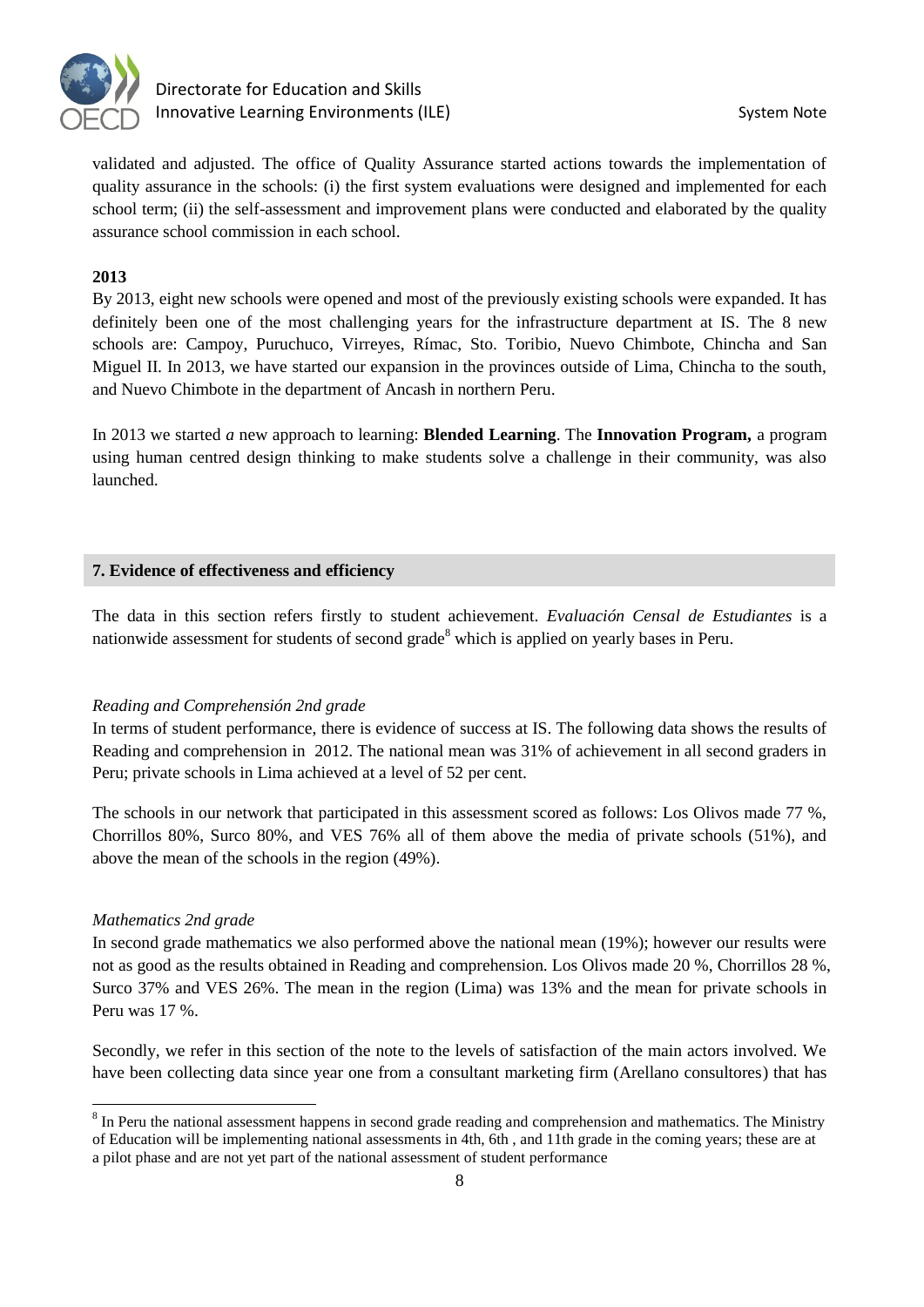

been inquiring through our main actors (teacher, parents and students), about their levels of general satisfaction. Last year parents general satisfaction was at the 72 per cent, the students satisfaction was 71 per cent, and the teachers general satisfaction was 80 per cent.

#### **8. Success Factors**

The following are what we consider to be some of the most influential factors in the success of the implementation of the IS network:

#### *Curriculum Development*

IS underwent a strong revision of the Peruvian National Curriculum. Most schools in Peru strictly follow the national curriculum even though the Ministry of Education allows adapting and innovating two thirds of the curriculum. This revision ended in the formulation of a customized scope and sequence and educational standards to fit our educational model within the frame of the Peruvian National Curriculum and at the same time incorporating international benchmark. Considering also that curriculum alignment is an important factor to overcome student achievement issues, it was important to guarantee at IS in all grades and schools in the network, that the same content and process standards were being implemented.

## *Teacher Training*

Since most of our teachers are young professionals, IS is strongly committed to teacher training. Pre-service training includes induction sessions to tackle on our organizational culture and values; and an intensive summer training program where new teachers are trained in our academic model, curriculum, socio-constructivist pedagogy, and collaborative and blended learning. This builds on our new teachers the competencies needed to start the school year without major difficulties.

## *Teacher Monitoring and Support System*

This area provides pedagogical support to teachers from the core subject areas to improve their professional development and guarantee the implementation of our educational model, and assure quality learning in our students. This area helps new teachers to overcome teaching difficulties directly in the classroom and to spread good practices across our school network.

## *Regional directors*

Regional directors help to build a bottom to top strategy in the system, as opposed to what IS had before, where most of the decision making process was centralized in back office. In this way, the decisions that are made, result in a better fit for the concrete needs of the school. The regional director has also a role of coach with the principals (*Principals, coaching Principals*). This allows them to work closely with school principals, identify difficulties, elaborate and execute improvement plans to assure the correct functioning and management of schools. Regional directors also identify and systematize good practices in the school network, which also contributes to build a bottom to top strategy in the system.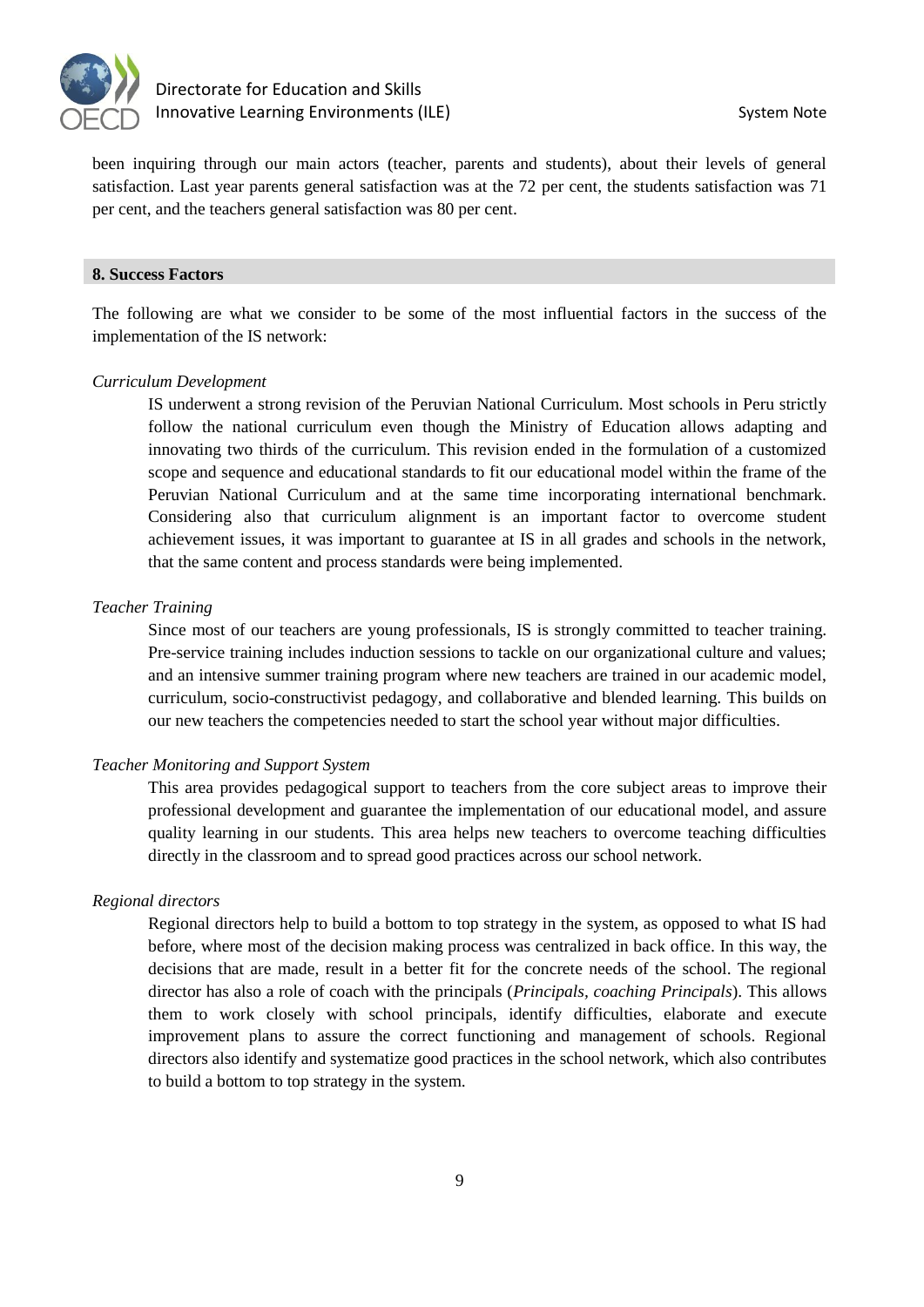

## *The Teacher Resource Center (TRC)*

The TRC guarantees that the Innova Model is being implemented in every classroom across the network and that minimum requirements in the teaching process are met. It also builds a community of practitioners, where teachers share ideas, experiences and innovations and novice teachers can speed up their mastery of lesson planning.

## *Pilot Studies*

In Colegios Peruanos - Innova Schools we run pilot studies to test innovations. These pilot studies are usually conducted in two to three schools during several months and the Quality Assurance Area conducts systematic observations and feedback meetings. Pilot studies allow us to collect data in order to scale innovations and overcome possible issues during the implementation at large scale.

## **What risks are all these factors (strategies) reducing?**

In the first place all the strategies are reducing the possibility of inefficiency dissemination, one of the biggest risks in a context of scale. Most of these strategies are built to guarantee that all the actors are on the same page and speak the same language, despite the geographical distance, and the difference in years of implementation, among schools. On the other hand, these strategies help us build autonomy in our schools in a dialogical way, in a way in which the answers that schools provide from their concrete needs, are also aligned to the system vision.

The second problem we intend to address with this strategy is the problem of curriculum misalignment. Curriculum and curriculum alignment are important to overcome the student performance gap. Innova schools needs to make sure that all grades, in all schools in the network, share the same content and process standards through teaching and learning.

In the third place, these strategies allow Innova schools to deal with the problem of low teacher performance which is a factor that has strong impact on student achievement. Teacher performance has many angles from where it can be analysed: content delivery and pedagogy implementation in classroom. Besides, considering the fact that at IS most of our teachers are novices and that IS opens an average of six schools per year, we have had to put into place several strategies to guarantee at a minimum level, a standardized teacher performance in each school in the network.

Finally, all these strategies are aimed at overcoming the student learning gap and to assure quality education in our school network in an effort to accomplish our vision: to offer quality education at a reasonable cost to the children in Peru

## **9. Tensions and impediments**

Most of the impediments arise from a national context in which the educational sector is starting to grow and to situate quality at the centre of the discussion in the field. There are not many professionals in education in Peru that count with the qualifications and experience that is required to lead the educational initiatives at Innova schools. Moreover there are not many young men and women looking forward into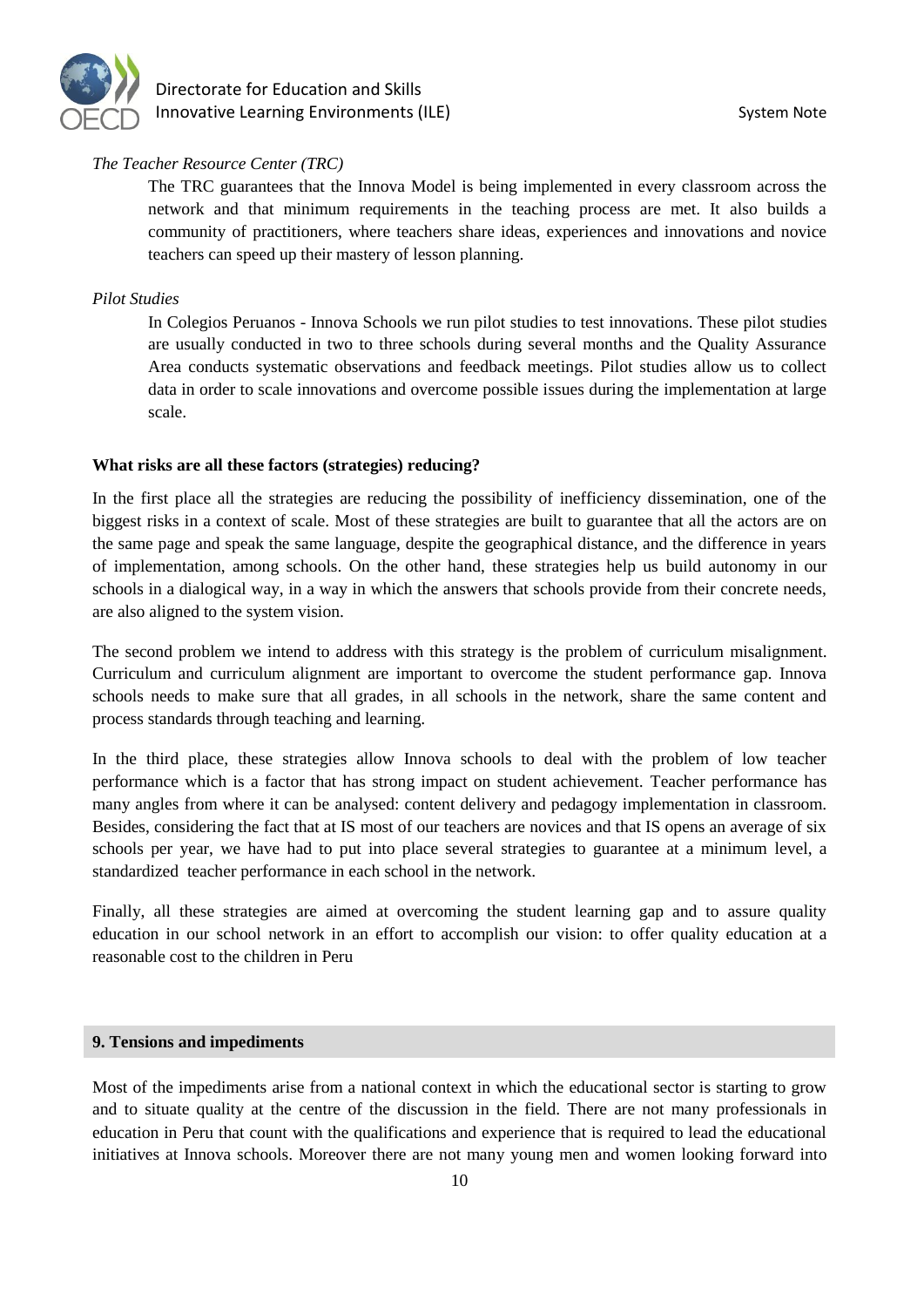

education as an attractive career to them. Since we open an average of 6 new schools per year, we are always facing difficulties in recruiting Principals, teachers, academic coordinators and other personnel. In order to overcome these recruitment problems we have started to develop some strategic agreements with Schools of Education in Peru.

There is also, due to the economic growth that Peru is experiencing, difficulties to acquire land at reasonable costs. The price of land is scaling up since there is huge demand for land to start different types of businesses in the areas in which we also want to open schools. This is a big problem when the aim is to open 42 more schools in 7 years according to IS business plan.

We have 16 schools operating in the peripheral areas of the city of Lima, a metropolis of more than 9.4 million inhabitants. To travel by public transportation from a school situated in the northern urban cone, to a school situated at the most southern urban cone, can take more than 3 hours. We also have 2 schools in the provinces, situated more than 200 km. away from Lima. The distances between our schools, and the time it takes to travel from one school to another, limits and shapes the way we organize meetings, train teachers, and handle the monitoring system and other logistic aspects.

Another factor that affects IS is the low level of internet broadband penetration in Peru, which is around 4%. This is 47% lower than the average for Latin America and 52% lower than the world average. There are several national barriers such as low computer penetration, difficult geography and lack of competition in the market, resulting in one of the slowest and most expensive broadband connections in the region. This affects the implementation of blended learning in our schools, especially in provinces where broadband access is even more difficult.

Finally another tension is scale and quality assurance within the schools in the network. Our motto is "excellent, affordable and scalable". This is especially challenging when low cost is also at the centre of what IS desires to implement.

As described at the beginning of this system note, IS has under its vision to offer quality education at a reasonable cost. The targeted children come from middle class families that can only afford a monthly tuition of 100 dollars. Therefore, IS needs to stay focussed when implementing innovations: if IS increments costs, loses its target; however, costs should stay reasonable enough, to help IS *effectively* deal with the huge problem of quality of education in Peru.

## **10. Sources**

- **Banco Central de Reserva (2013)**: Reporte de Inflación. Panorama actual y proyecciones macroeconómicas. Marzo 2013, Lima.
- **Benavides,M.; Ponce, C. & Mena, M. (2011)**: Estado de la Niñez en el Perú. Fondo de las Naciones Unidas para la Infancia y Instituto Nacional de Estadística e Informática. Lima
- **Cueto, Santiago (2007)**: *Las evaluaciones nacionales e internacionales de rendimiento escolar en el Perú: balance y perspectivas.* En: Investigación, políticas y desarrollo en el Perú. Lima.